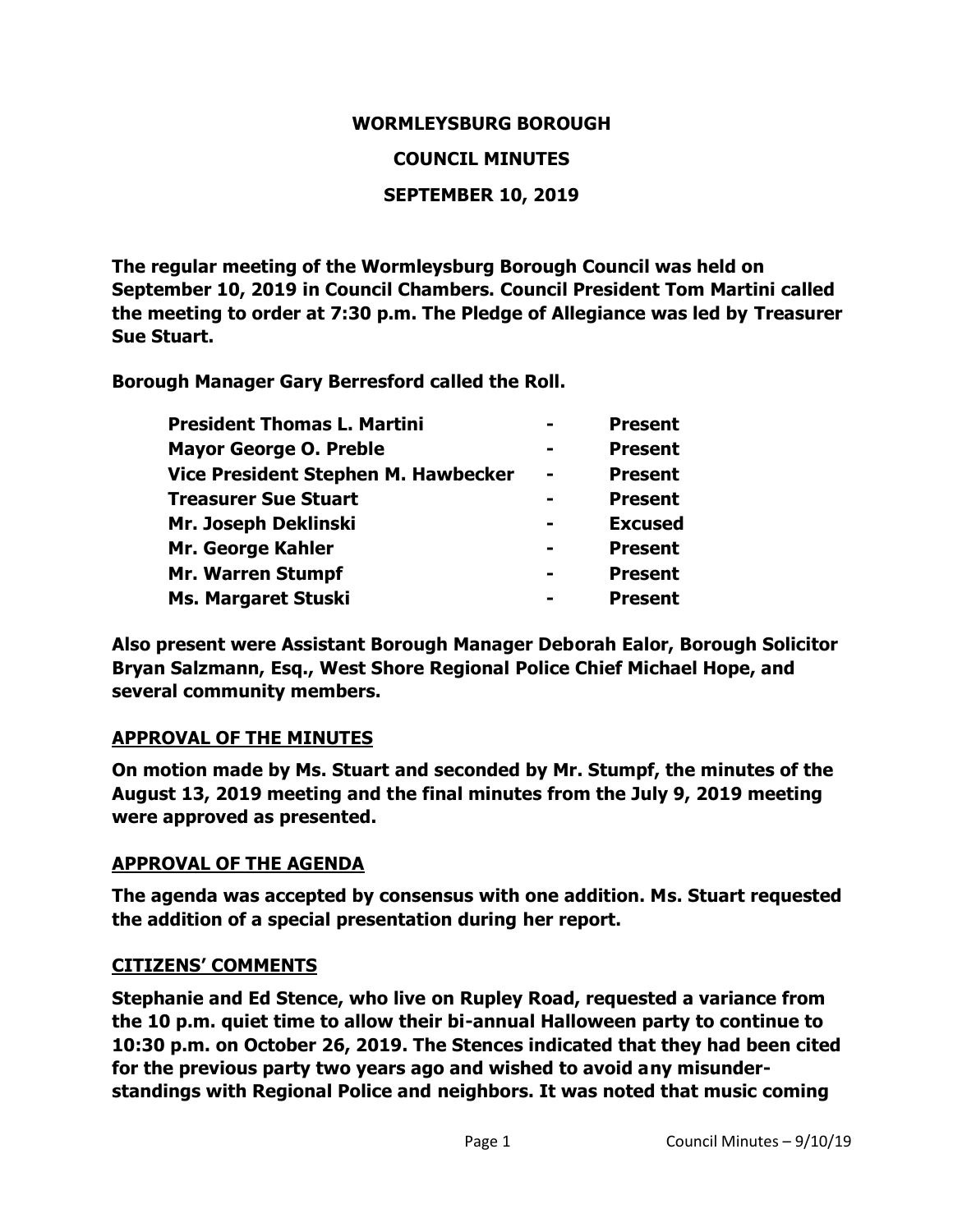**from the event could be heard throughout Riverview Heights. They were asked and agreed to direct their band to control amplification to the extent possible and to promptly end the event at 10:30 p.m.**

**ACTION: On motion made by Ms. Stuart and seconded by Mr. Hawbecker, Council unanimously approved a trial extension of the noise curfew to 10:30 p.m. on October 26, 2019, for the Stences' event on their property.**

**Chief Hope indicated that he will inform his officers of the situation should they receive any complaint calls.** 

## **REPORTS FROM APPOINTED BOROUGH OFFICERS**

**Borough Manager**

**Council accepted the Borough Manager's monthly report with no questions.**

**Mr. Berresford noted that new signature cards from First National Bank were being circulated at this meeting to update signers on the Borough's accounts.**

**Borough Treasurer**

**Treasurer Stuart presented the August Treasurer's Report.** 

**ACTION: On motion made by Ms. Stuski and seconded by Mr. Stumpf, the monthly Treasurer's Report was unanimously accepted as presented with instructions to file it for audit.** 

**Borough Solicitor**

**Attorney Salzmann had no report. No Executive Session is required.** 

### **COUNCIL PRESIDENT'S REPORT**

**President Martini officially welcomed Deborah Ealer in her new role as Assistant Borough Manager. Ms. Ealer will assume the Manager's role after Mr. Berresford retires, and Mr. Berresford is currently orienting Ms. Ealer.**

**Borough Manager's Secretary Krystal Moran was absent on bereavement leave.** 

#### **MAYOR'S REPORT**

**Mayor Preble reviewed the monthly report from West Shore Regional Police, and there were no questions.**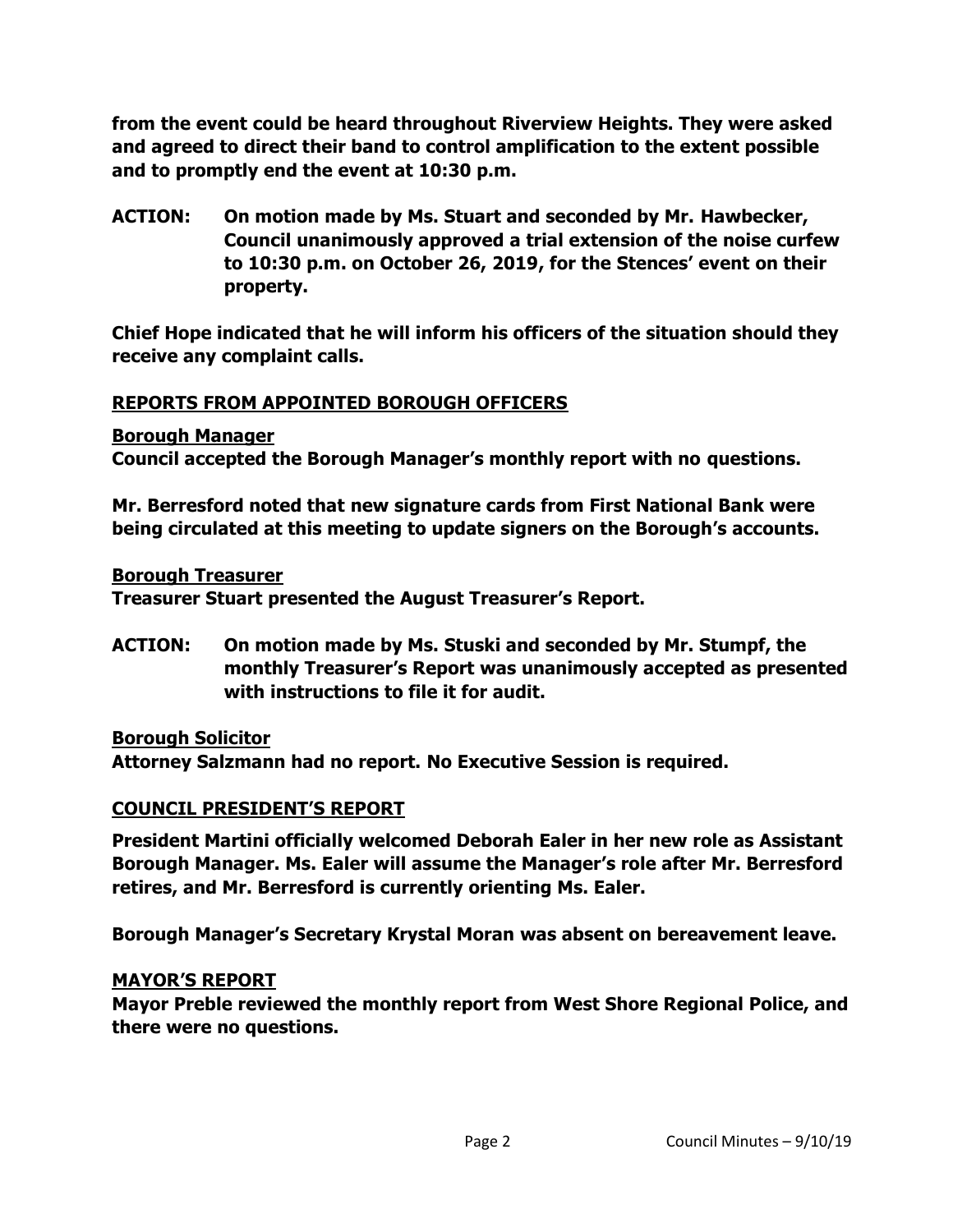**Ms. Stuski asked for Council's permission to reinstate the Citizen's Crime Watch program. Council approved her request by consensus. She intends to re-engage with the program and order new signs for placement throughout the Borough.**

## **STANDING COMMITTEE REPORTS**

**Mr. Martini called on standing committee chairs for reports as follows.**

## **Building, Property and Auxiliary Services**

**Chair Kahler had no report.** 

### **Administration Committee**

**ACTION: On motion made by Chair Hawbecker and seconded by Ms. Stuski, Council unanimously approved the distribution of funds as follows (as evidenced by the monthly check register).**

| <b>Accounts</b>       | <b>Number of Checks</b> | <b>Distribution Summary</b> |
|-----------------------|-------------------------|-----------------------------|
| <b>General Fund</b>   | 29                      | \$57,460.21                 |
| <b>Payroll Fund</b>   | 2                       | \$290.00                    |
| <b>Sewer Fund</b>     | 10                      | \$67,521.54                 |
| <b>Total Activity</b> | 41                      | \$125,271.75                |

# **CAPCOG and Parks, Public Lands and Recreation Committee**

**Chair Stuski reported there was no Capital Regional Council of Governments meeting in August. The next COG event is the annual golf tournament and picnic on September 16, 2019. Monthly meetings resume in October.** 

**The Recreation Committee is preparing for the Halloween Party on Saturday, October 26, 2019 at 6 p.m. The flyer is being developed now to allow time for the school district to approve it before distribution.** 

**Planning Committee and Streets, Highways and Sanitary Affairs Committee**

**Chair Deklinski was absent.** 

# **Codes Enforcement, Zoning, Sidewalks and Shade Trees Committee**

**Chair Stuart reported that the Codes Committee met at 6:30 p.m. and, after significant discussion and due diligence, approved the signage variance requested by Dockside Willie's Restaurant, which is being rebuilt after their fire. She noted that the Planning Committee had approved the artistic element of the**